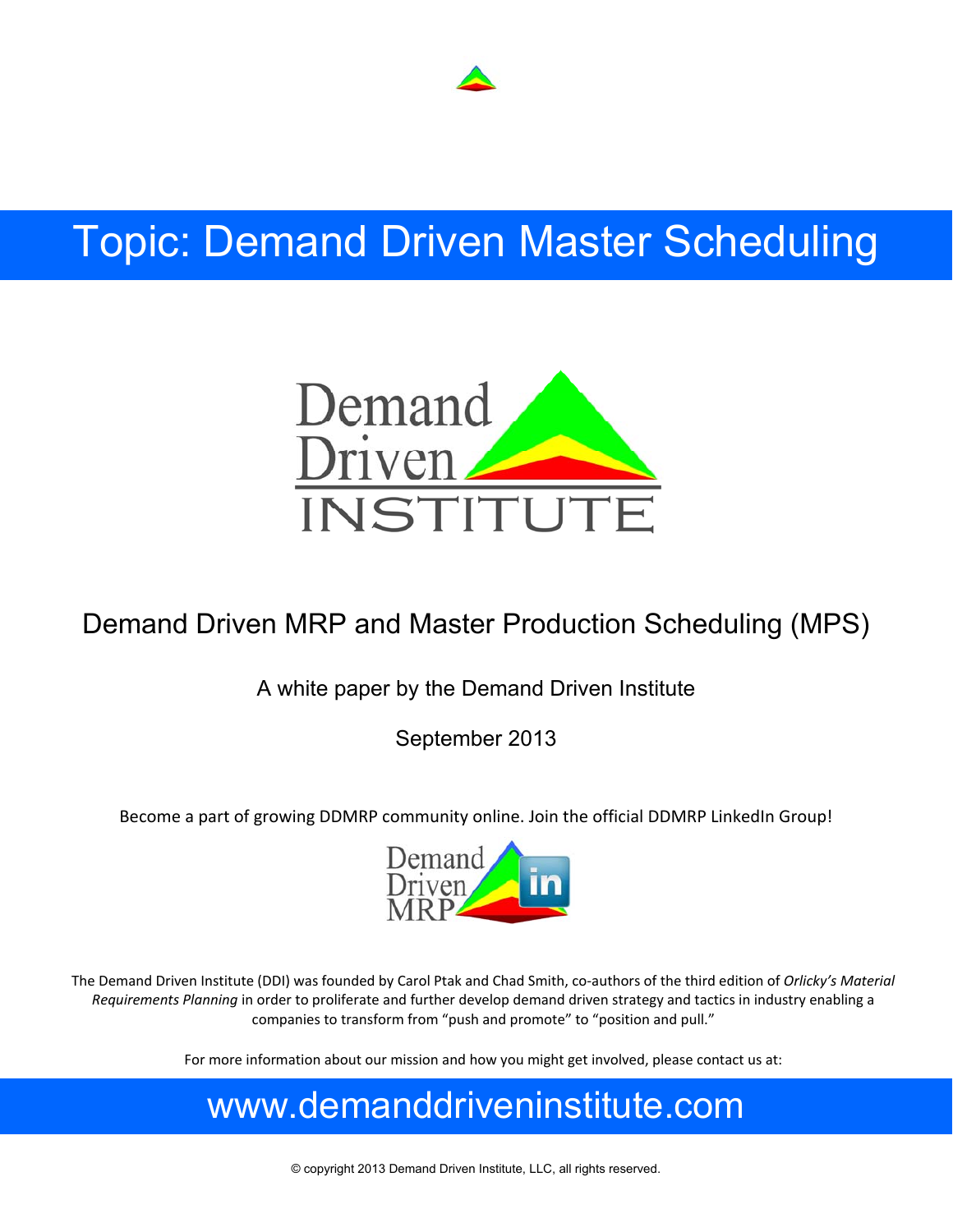

### Demand Driven MRP and Master Production Scheduling (MPS)

Chad Smith and Carol Ptak

#### **What is Demand Driven MRP?**

Demand Driven MRP is a new formal planning and execution method first articulated in the third edition of *Orlicky's Material Requirements Planning* (Ptak and Smith, McGraw‐Hill, 2011). The entire foundation of DDMRP is based upon the connection between the creation, protection and acceleration of the **flow** of relevant materials and information and return on investment.



Every for-profit company has the same goal – some form of return on shareholder equity. When the flow of relevant materials and information increases return on investment increases. Conversely, when processes are drowning in oceans of irrelevant data and materials return on investment decreases. Cash, capacity and space is tied up in unnecessary inventory and expedite related expenses are incurred as people attempt to deal with the chronic and frequent shortages. Ultimately, the relevance of materials and information is determined by whether there is a real customer demand – a demand that results in actual payment for the effort and cash expended. This last statement has important implications for the subject of this paper.

This whitepaper focuses on the fundamental differences between demand inputs and capacity considerations of a DDMRP approach versus a conventional MRP approach. The purpose of this paper is to:

- 1. Offer an in‐depth explanation of the impact of Demand Driven MRP (DDMRP) to the conventional demand input to MRP systems (Master Production Schedule)
- 2. Explain the capacity assumptions and implications of using a DDMRP approach
- 3. Present the impact of DDMRP's execution components the stability and assumptions behind an executable master schedule.

#### **Demand Driven MRP (DDMRP) and the Master Production Schedule (MPS)**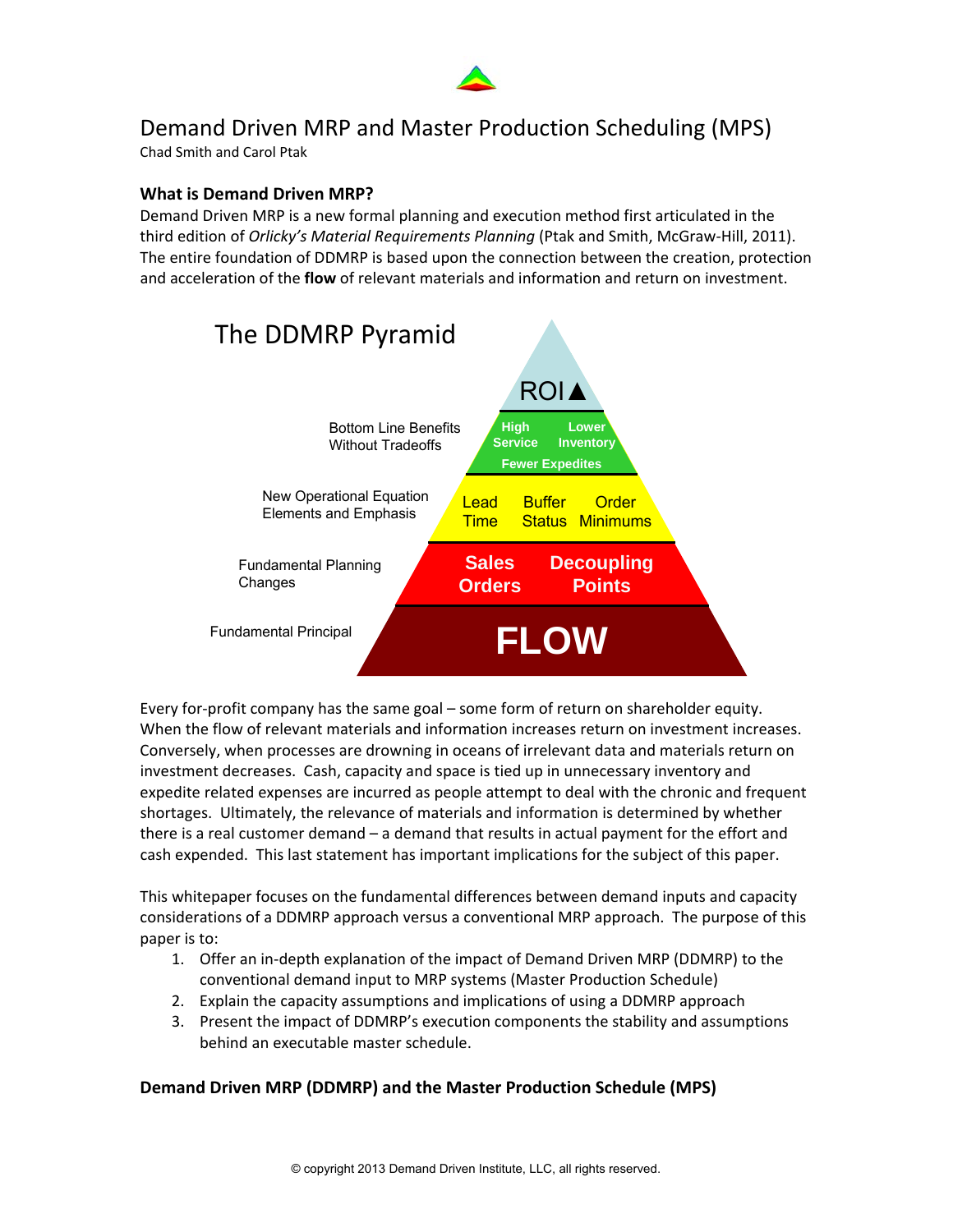

Conventional MRP systems take their demand input from what is known as a Master Production Schedule (MPS). The master production schedule is not simply a statement of forecasted demand but also considers actual sales orders, capacity and material availability. The MPS is expressed as specific quantities and dates. Simply put, the definition of the MPS is a statement of **what we can and will build**. MRP then takes that input and combines it with inventory records (on‐hand and open supply) and product structure (Bills of Material) records to generate supply order requirements.

Figure 1 is a diagram from *Orlicky's Material Requirements Planning* 3/E that shows how the MPS fits into the conventional MRP landscape.



*Figure 1: The relationship of the MPS in conventional MRP schema*

As you can see the demand input for the MPS comes from two sources; Independent Demand Forecasts (Planned Orders) and External Orders (Sales Orders). Traditional MRP will net the projected available balance to zero. If the time that it takes to procure and produce items exceeds the Customer Tolerance Time then planned orders must be tied to supply order generation. Safety stock is used to deal with the inherent misalignments in quantity and timing created by that direct connection of planned orders to supply order generation. It should be noted that the safety stock level simply becomes the "new zero." $1$ 

#### **Master Scheduling in DDMRP**

 $\overline{a}$ 

Demand Driven MRP (DDMRP) changes the idea of a conventional MPS. In DDMRP, the demand input is not a statement of what we can and will build but instead it is a statement of **what we can and will sell**. DDMRP recognizes that there is a SIGNIFICANT difference in the error rates associated with planned orders versus sales orders. Sales orders, in most cases, are "real demand"; the equivalent of an un‐cashed check. Sales orders are the most accurate demand signals available, representing actual demand even if the customer changes the requirements.

Figure 2 is an equivalent diagram for the DDMRP approach. Independent Demand Forecasts are connected to the DDMRP approach ONLY through the Planned Adjustment Factors.

<span id="page-2-0"></span>Readers should review the technical paper [Replenishment Buffers Versus Safety Stock](http://demanddrivenmrp.com/replenish_safety.php) (Ptak and Smith, DDI, 2012)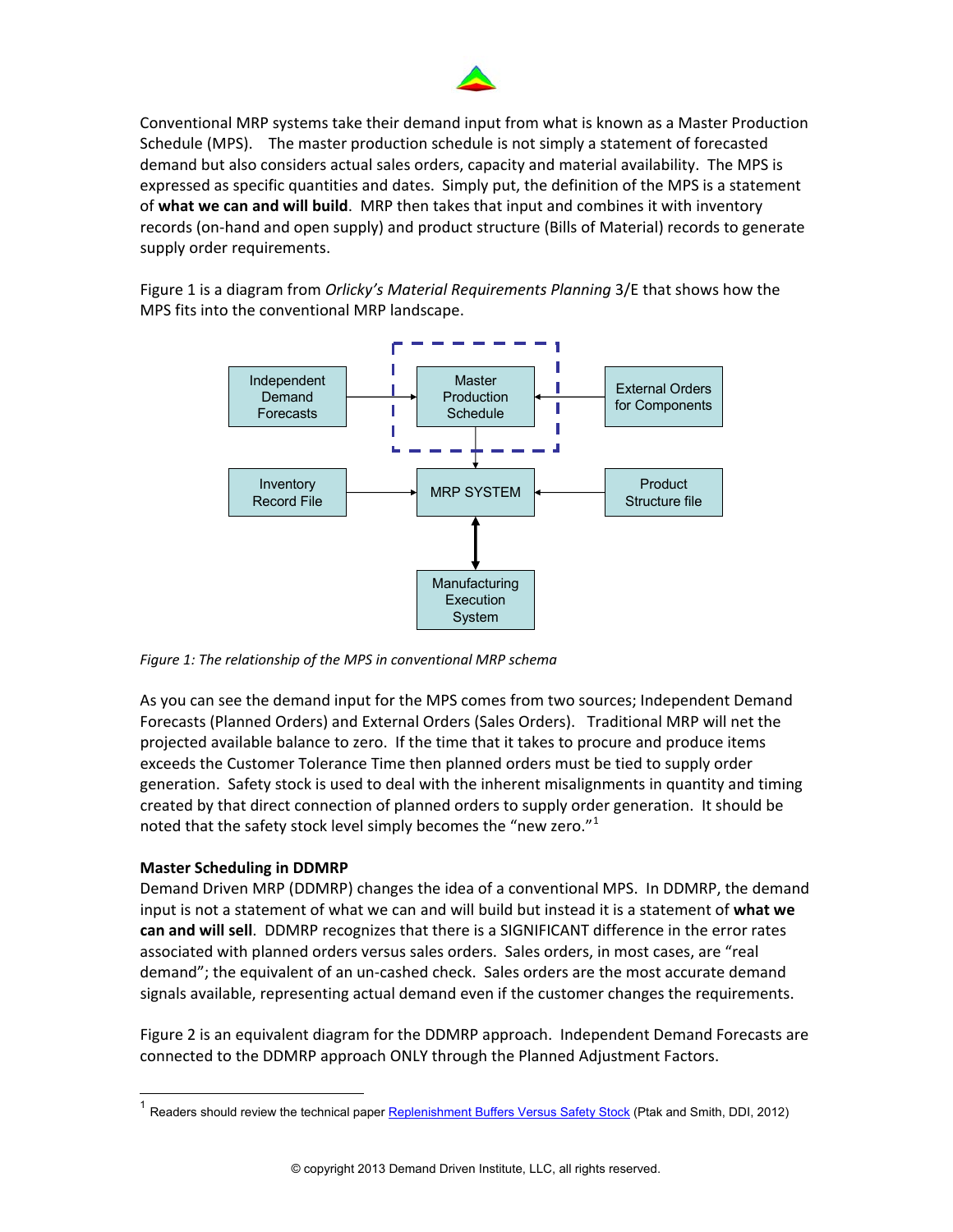

*Figure 2: The DDMRP schema*

DDMRP combines Sales Orders, Planned Adjustments, product structure records, inventory records and buffer profiles in order to produce recommended supply orders and execution alerts for open supply orders. Let's break down each component:

*1. External Orders* –actual sales order demand allocations or work order demand allocations derived directly from actual sales orders. The DDMRP approach further limits the consideration of external orders to qualification criteria that will be discussed later in this paper.

*2. Planned Adjustments* – In DDMRP, actual demand orders DO NOT consume forecast. There is no demand time fence and planning time fence to consider for forecast consumption. In DDMRP, forecasted orders are not placed directly in the demand equation. Forecasts are used in DDMRP but forecasts are not tied directly to order creation. Instead DDMRP uses forecasts to calculate Planned Adjustment Factors (PAF). The Planned Adjustment Factors raise or lower the buffer levels, within specific time ranges, by factoring against Average Daily Usage (ADU). ADU is a primary component to the buffer equation. The most frequent application of the planned adjustment factor is to dynamically adjust buffers for a seasonal business or businesses with heavy promotional activity.

Figure 3 depicts a planned adjustment to incorporate a temporary surge in demand either from promotional or seasonal activity. The product's seasonal profile is displayed in monthly buckets. The left Y axis is quantity associated with the buffer levels over the course of the year. Note that the top of the buffer ranges between 700 and around 950. The right Y axis is the projected Average Daily Usage of the product over the course of the year. Below the monthly numbers is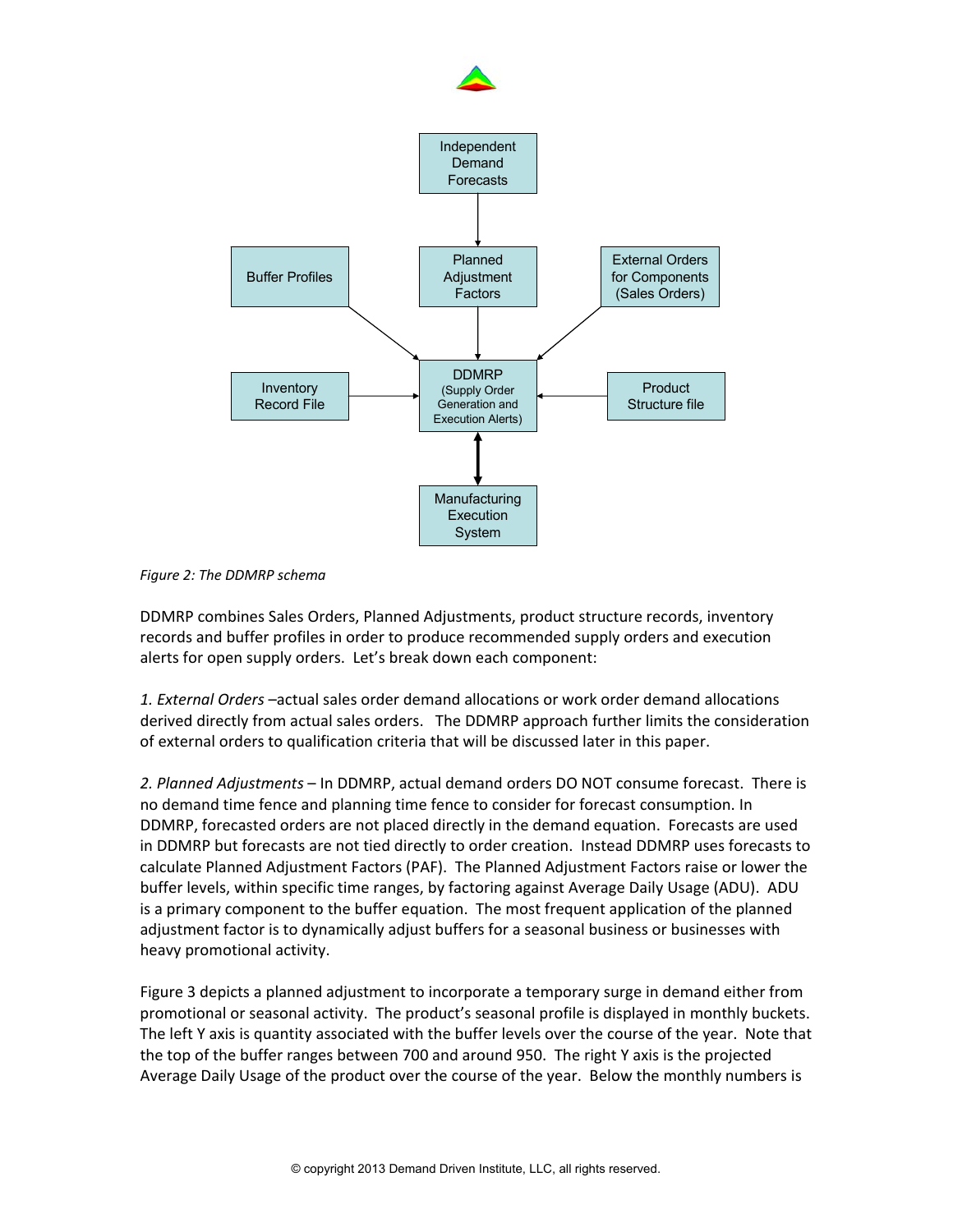

the percentage factor that will be applied to ADU within those time buckets thus creating the flex (up and down) in the buffer.



*Figure 3: A Planned Adjustment Factor analysis*

When these planned adjustments are applied, the buffer flexes up or down thus changing the relative available stock position of the buffer. An available stock position of 100 for a part with no planned adjustment factor is relatively different than an available stock position of 100 for the same part with planned adjustment factor of 125%. When the buffer flexes up, a recommended supply order is generated ONLY if the available stock position after the flex is below the top of the yellow zone.

Planned Adjustment Factors are the primary interface point between S&OP activities and DDMRP. The application and management of Planned Adjustment Factors is a significant topic and will be tackled in future white papers.

*3. Buffer Profiles* – DDMRP assigns parts chosen for strategic replenishment to families or groups based on common attributes. At a minimum, these attributes are lead time (long, medium, short), variability (high, medium, low), part type (made, bought, distributed) and significant order multiple or cycle. The buffer profile the part is assigned to affects the relative distribution of the red, yellow and green zones of that part's buffer.

Figure 4 depicts three different parts with the same Average Daily Usage and lead time but with different profile assignments based on variability (measured through Coefficient of Variability  $(CoV)^2$  $(CoV)^2$  and minimum order quantity (MOQ).

The differences in the total buffer and the zonal distributions of the buffer depend on the part buffer profile assigned. In scenario A, the profile corresponds to a buffer profile for bought or purchased items (Buy), with a long lead time (Long) and with low variability (Low). This results in the lowest total top of buffer (called Top of Green) of 340 units (60 + 200 + 80). In scenario B

<span id="page-4-0"></span><sup>&</sup>lt;u>2</u><br><sup>2</sup> CoV is defined as standard deviation divided by the mean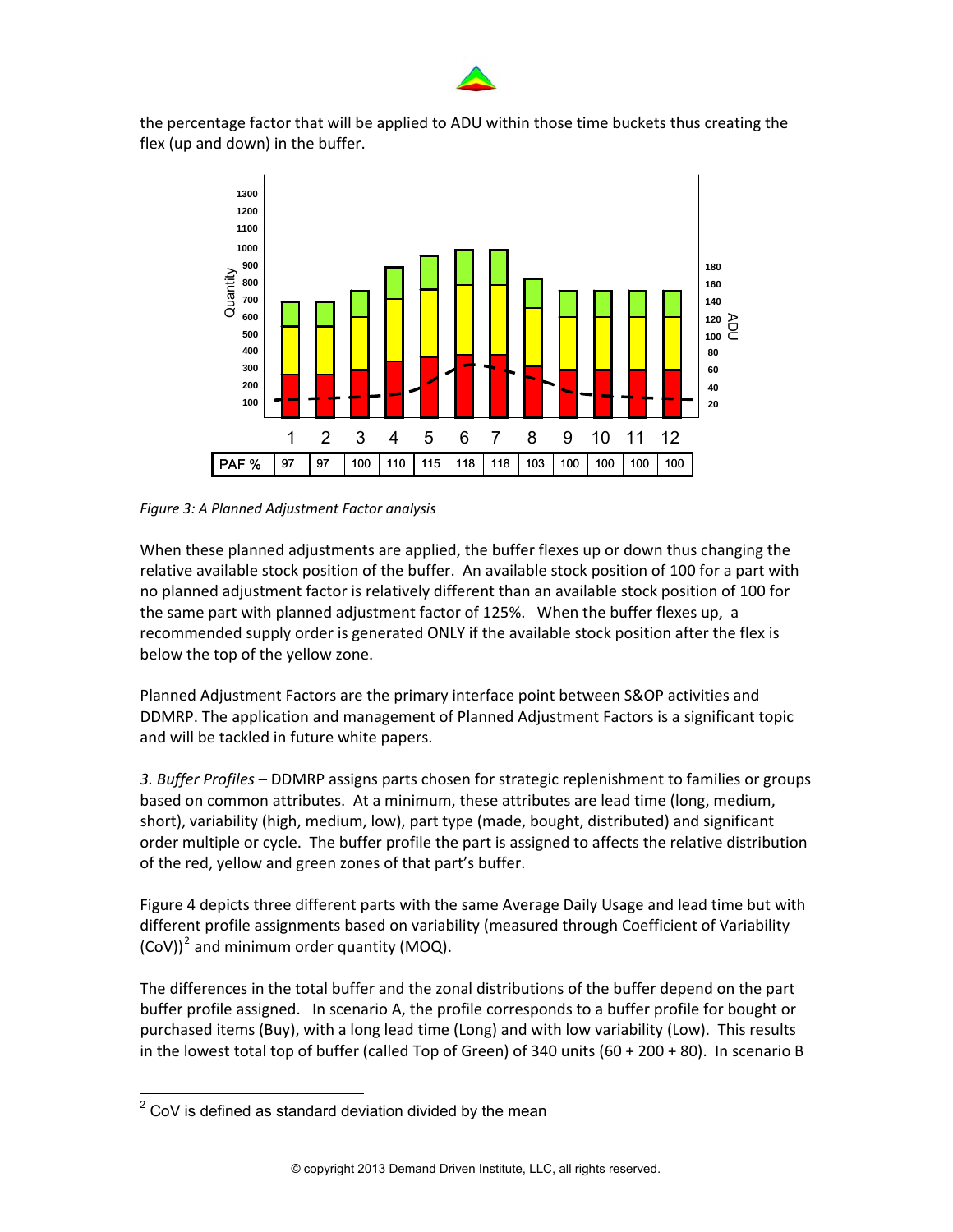

the part variability is dramatically increased resulting in an increased Red Zone and a larger Top of Green. In scenario C the part has a significant Minimum Order Quantity (MOQ) which determines the size of the green zone. Not only is this buffer Top of Green larger, this buffer will have a much longer average order frequency duration (12 days on average). Average order frequency is determined by dividing the Green Zone by the ADU.



*Figure 4: Same lead time and usage, different buffer profile*

For more information on the equations behind these buffers readers should review the white paper Demand Driven MRP Buffer [Explanation](http://demanddrivenmrp.com/buffer.php) and Simulation (Smith, DDI, 2013).

- *4. Inventory Record File* standard on‐hand and open supply/on‐order records.
- *5. Product Structure File* standard bill of material records.

#### **The Available Stock Equation**

These five inputs are combined to generate recommended supply orders through an "available stock equation" set against a part's specific buffer level and composition. The available stock equation is unique to DDMRP.

For end items the equation is:

*(On‐hand qty) + (On‐order qty) – Qualified Sales Order Demand = Available Stock Position*

For purchased and intermediate items the available stock equation is:

*(On‐hand qty) + (On‐order qty) – Qualified Work Order Demand = Available Stock Position*

Demand qualification is limited to orders that are past due, orders that are due today and orders that qualify as a demand "spike". Spike qualification occurs by establishing an "order spike horizon" and looking for the summation of sales orders in daily buckets against a particular component/SKU that exceeds a defined "spike" threshold within the horizon. The horizon is usually set to at least one ASR Lead Time. ASR Lead Time is defined as the summation of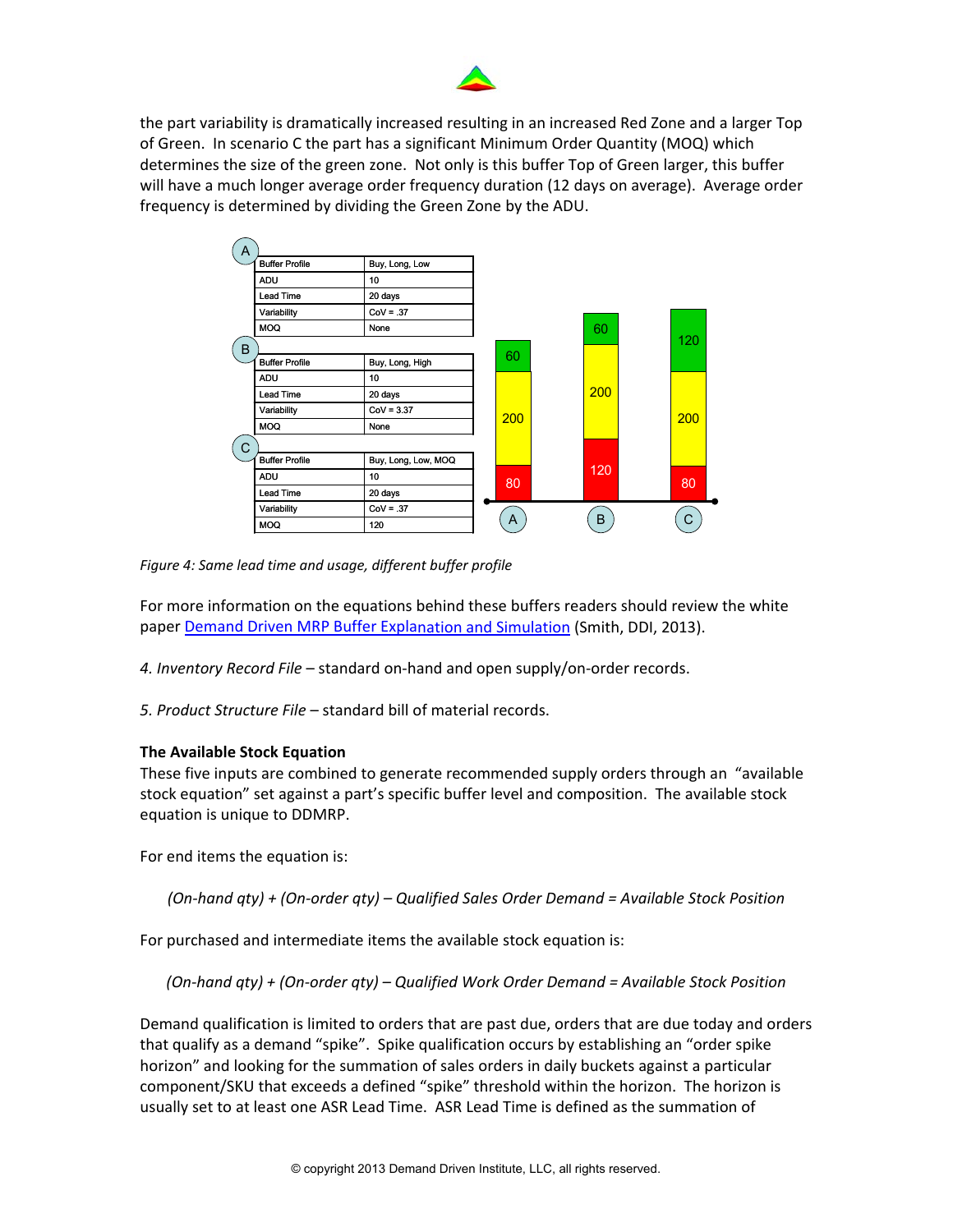

manufacturing lead times on the longest (measured in time) un‐buffered sequence in a product's bill of material – it is an innovation unique to DDMRP.

Figure 5 depicts the spike qualification process. In this example the order spike horizon is seven days and there are no past due orders. The order spike threshold is set at 500 units. There are orders due today totaling 400 units – those orders are qualified as demand. Additionally, there is a qualified group of orders for 1000 units that qualify as a spike that has just entered the order spike horizon. These orders are due six days after today. The entire amount of that spike is qualified as demand. In this example, today's demand element of the available stock equation is 1,400 units.



*Figure 5: Demand qualification including spike identification*

For intermediate components, the assumption is that the work orders originated from a supply order from a strategic stock buffer position. The qualification of work order demand adheres to the same criteria as described above for sales orders.

#### **Short Range Capacity and Materials Considerations**

Any type of master scheduling (including DDMRP) makes assumptions about capacity and material availability. In the more complex and volatile environment of the 21<sup>st</sup> Century, conventional MRP's master scheduling assumptions are becoming more unrealistic. One critical assumption of traditional MRP is that all components are available at time of order release. This is called full allocation. While conventional MPS and MRP attempt to make this occur, the combination of planned orders with certain deficiencies inherent in conventional MRP make this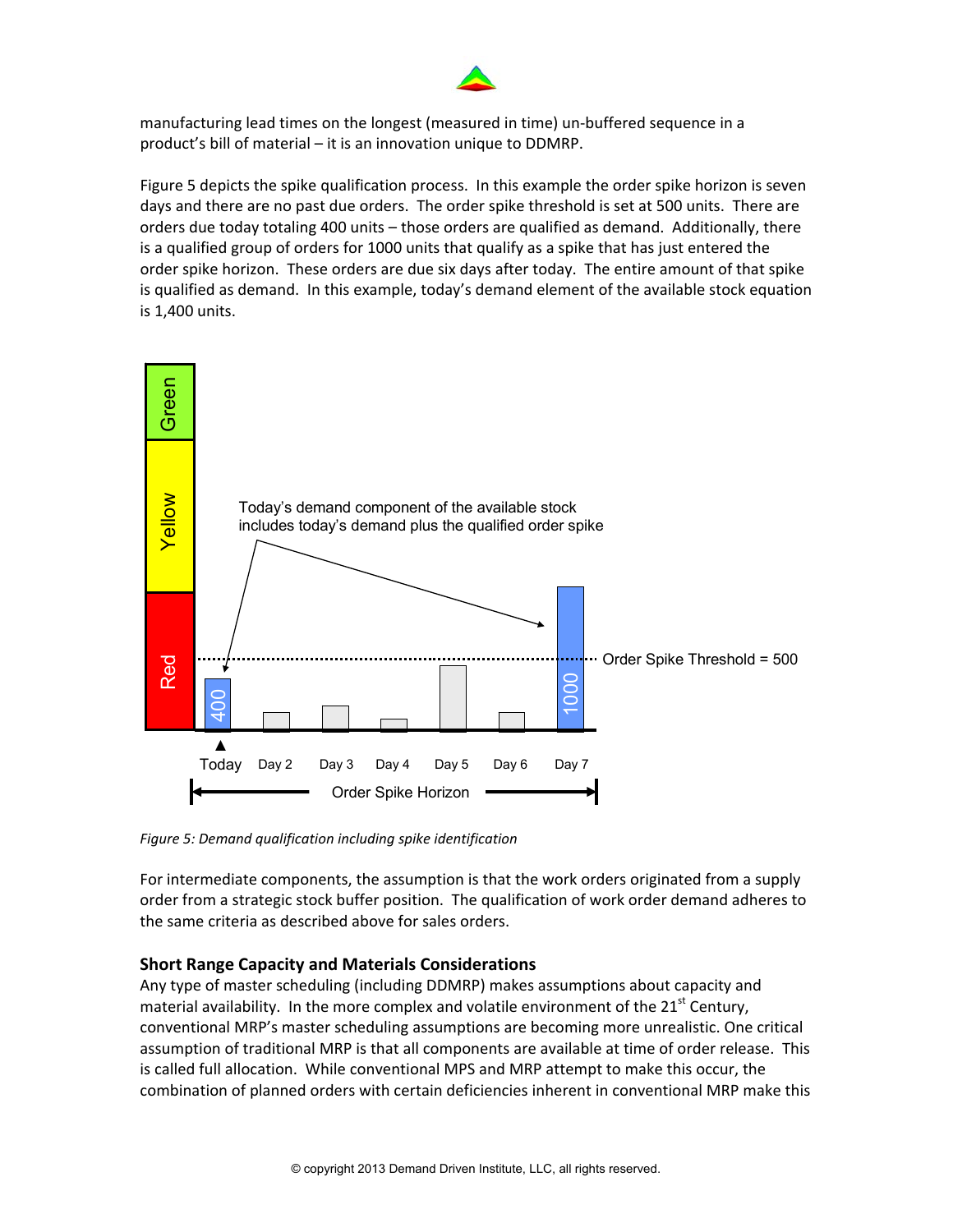

assumption tenuous at best. DDMRP removes these factors and assures improved flow of only relevant materials and information.

At this point a critical difference between MRP and DDMRP is worth noting. For strategically replenished positions, DDMRP is designed to NEVER net the projected available balance to zero. DDMRP specifically plans to have inventory available in order to maintain the integrity of the buffer at the strategic decoupling point. It is the existence of these buffers, when placed properly, that allows lead time compression to be consistent with customer tolerance time. These buffers also have implications for capacity consideration and material availability.

The existence and management of these strategic buffer positions provides for short range capacity and materials considerations. With regard to materials, if the buffers are designed to always have stock based on an appropriate buffer profile then the assumption that material is available is generally correct (especially when order spike qualification is taken into account). For required materials or components that are not buffered, ASR Lead Time is used to create a realistic date for availability. The lack of the ability to recognize ASR Lead Time is one of the critical flaws of the conventional MRP order release calculation.

With regard to capacity, the buffers of manufactured parts represent stored capacity. This can act as a short range capacity buffer to minimize capacity contention as buffers are replenished. Thus we can make an assumption that when strategic manufactured items are buffered, capacity is available in the short run (in the form of stock).

#### **Enabling Master Scheduling Assumptions with Robust Execution Elements**

Now let's turn our attention to execution. In DDMRP "planning" and "execution" are distinctly different tasks. See Figure 6 below. Planning is defined as tasks associated with generating new supply order requirements while execution is defined as tasks associated with managing open supply order requirements.



*Figure 6: The five components of DDMRP*

Through an array of execution alerts, DDMRP reinforces the assumptions contained in a reliable master schedule – that planned releases and order synchronization will happen as planned. The existence of these execution alerts dramatically increases visibility and focus to potential materials, capacity and synchronization problems allowing for preventive and/or corrective actions in order to maintain plan and flow. Conventional MRP's lack of integrated execution management tools directly contributes to an often unrealistic or unachievable master schedule.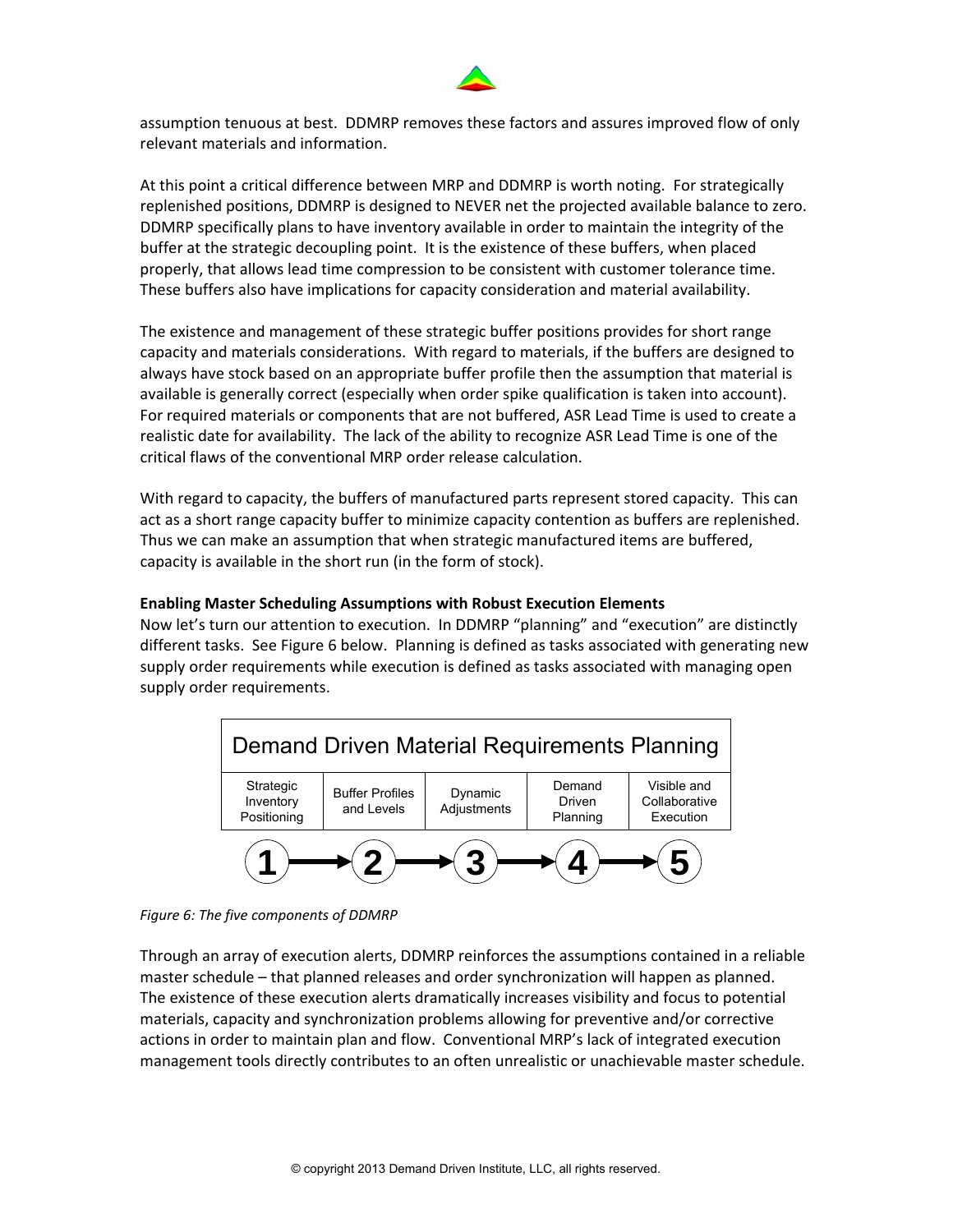

There are 4 primary alerts used in DDMRP. Two of these alerts (Current On‐Hand Alert and Projected Buffer Status Alert) are designed to be used exclusively with strategically replenished items. The Material Synchronization Alert is applicable to both strategically replenished and standard non‐buffered items. The final alert is designed to be used for Lead Time Managed (strategic non‐buffered) items. Figure 7 depicts the four primary execution alerts of DDMRP.



*Figure 7: The four primary execution alerts of DDMRP*

#### **Current On‐Hand Alert**

The Current On‐Hand Alert is designed to alert planners and buyers to current on‐hand problems with strategic replenishment buffers. The alert uses color as a general reference and the percentage of a buffer's remaining red zone as a discrete reference to generate priority status for a SKU and across SKUs. Below is an example of what a Current On‐Hand Alert screen might look like. It represents the minimum amount of information necessary to display a Current On‐Hand Alert.

| Part#      | <b>OH Status</b> | <b>OH Quantity</b> | <b>Open Supply</b> |
|------------|------------------|--------------------|--------------------|
| <b>PPG</b> | 27%              | 54                 | 450                |
| SAJ        | 45%              | 135                | 600                |
| PPI        | 67%              | 335                | 1200               |

The percentage in the status column is determined by dividing the on-hand quantity by the top of the red zone of the buffer. In this case part # PPG appears to be the highest priority. With only 54 units in on‐hand inventory (OH Quantity) it has only 27% of the buffer's red zone remaining. This means PPG's top of red is 200 units (54/200 = .27).

This alert is intended to direct planner and buyer attention to the parts with the most severely eroded buffers to highlight the supply orders associated with them for potential expedite. In this way planners and buyers receive a quick and easy signal of where and how to focus their limited time.

#### **Projected Buffer Status Alert**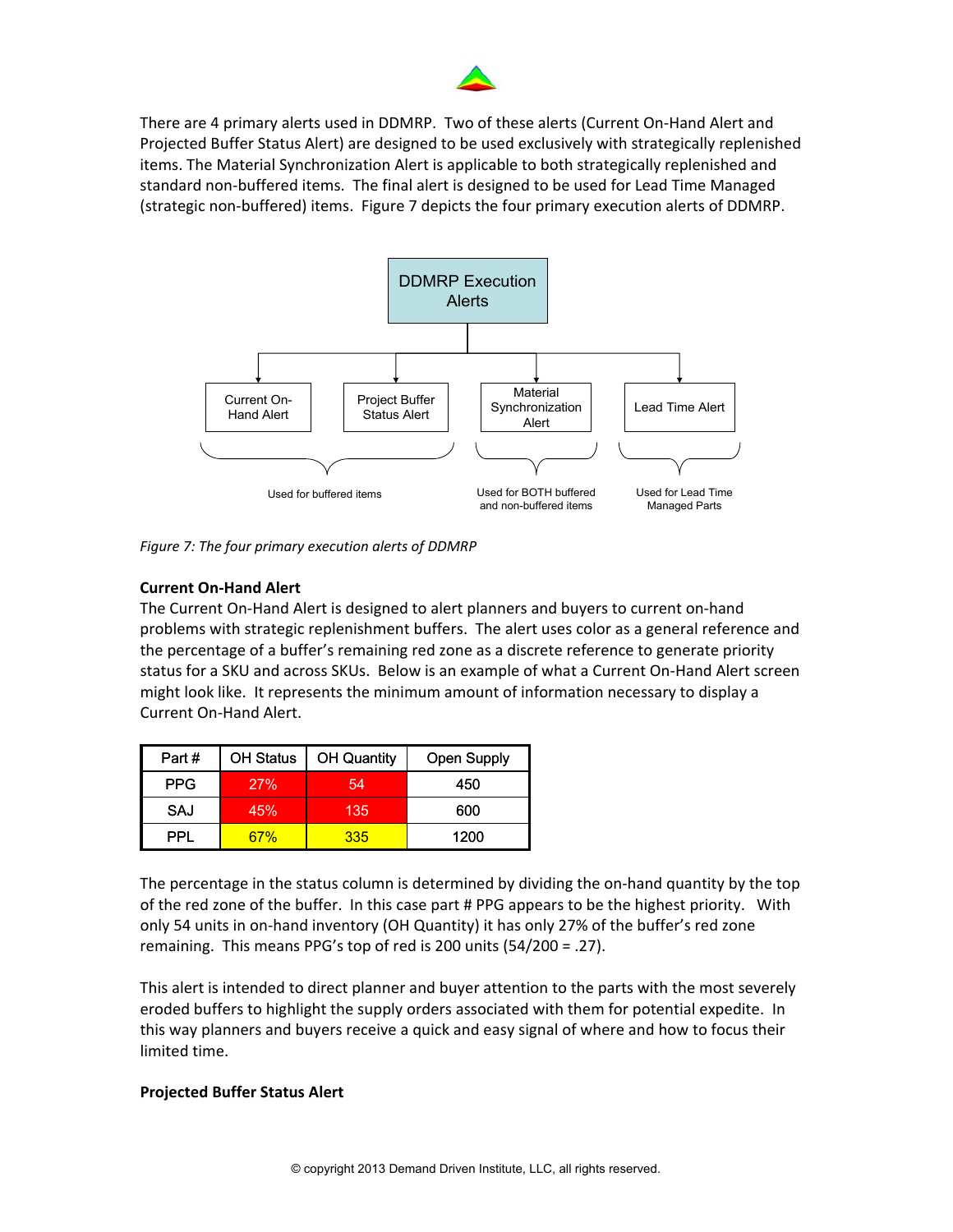

The Projected Buffer Status Alert is designed to warn planners and buyers about potential buffer depletions in the future based on the inventory on hand, the expected rate of use and known sales order demand over its ASR Lead time. Below is an example of what a Projected Buffer Status Alert screen might look like.

| Part# | <b>Projected Status</b> | <b>OH Quantity</b> | Open Supply | <b>ADU</b> | <b>ASRLT</b> | Work Order Demand |
|-------|-------------------------|--------------------|-------------|------------|--------------|-------------------|
| SAJ   | SOWD in 5 days!         | 135                | 600         | 26         | 12<br>ـــ    | 153               |
| PPG.  | Stock-Out in 6 days     | 54                 | 450         |            | 16           | 52                |

This alert is prioritized by the short term projected future buffer status (one ASRLT). It takes the quantity on‐hand and compares it against the ADU to compute a projected length of coverage until a stock out occurs. A further level of refinement compares the total known sales or work order demand, the release dates associated with those demand orders and the incoming planned supply order receipts over the same time frame to identify projected days of net negative on‐hand quantities. When a net negative position is projected using actual demand allocations, a situation called stock‐out with demand (SOWD) is displayed. DDMRP clearly makes a distinction between SOWD and simply being stocked out. Projected SOWD is always prioritized ahead of projected stock outs.

In the above example part SAJ is projected to be in a stock‐out with demand (SOWD) status in 5 days. Notice the on‐hand quantity is 135 units and the ADU is 26, meaning the buffer has 5 days of coverage remaining under average demand scenarios. Actual demand, however, exceeds average calculated usage within the same time frame and a supply order is not due within that period. There is total open supply of 600 units that are candidates for potential expedite.

Something to keep in mind about potential open supply expedites under DDMRP is there are often multiple incoming orders against a position. DDMRP attempts to order as frequently as possible up to the point where the ordering becomes onerous or infeasible. Expediting smaller orders is usually far more successful than trying to move in large orders.

#### **Material Synchronization Alert**

Material Synchronization Alerts (MSA) can involve any part (buffered or non‐buffered). A Material Synchronization Alert is designed to alert buyers and planner to misalignment between any component availability and any parent release date and quantity needs. If the component quantity is expected or projected to be insufficient to meet a parent order demand allocation then an alert is triggered. Below is an example of what an MSA report, at a minimum, should provide.

| Order#  | Part#      | Date   | Parent Order<br>Effected | Parent Part # | Parent<br>Requirement | Shortage | Component<br>Open Supply |
|---------|------------|--------|--------------------------|---------------|-----------------------|----------|--------------------------|
| 127-680 | PPL        | May 10 | 128-775                  | <b>SAK</b>    | 1000                  | 220      | 4500                     |
| 128-045 | SAH        | May 10 | 129-342                  | <b>FPG</b>    | 100                   | 20       | 250                      |
| 127-799 | <b>PPL</b> | May 11 | 128-994                  | <b>SAR</b>    | 2000                  | 2000     | 4500                     |

The MSA report is sequenced by date – the more imminent the synchronization problem, the higher the priority. PPL appears twice on the report because it is either in short supply or its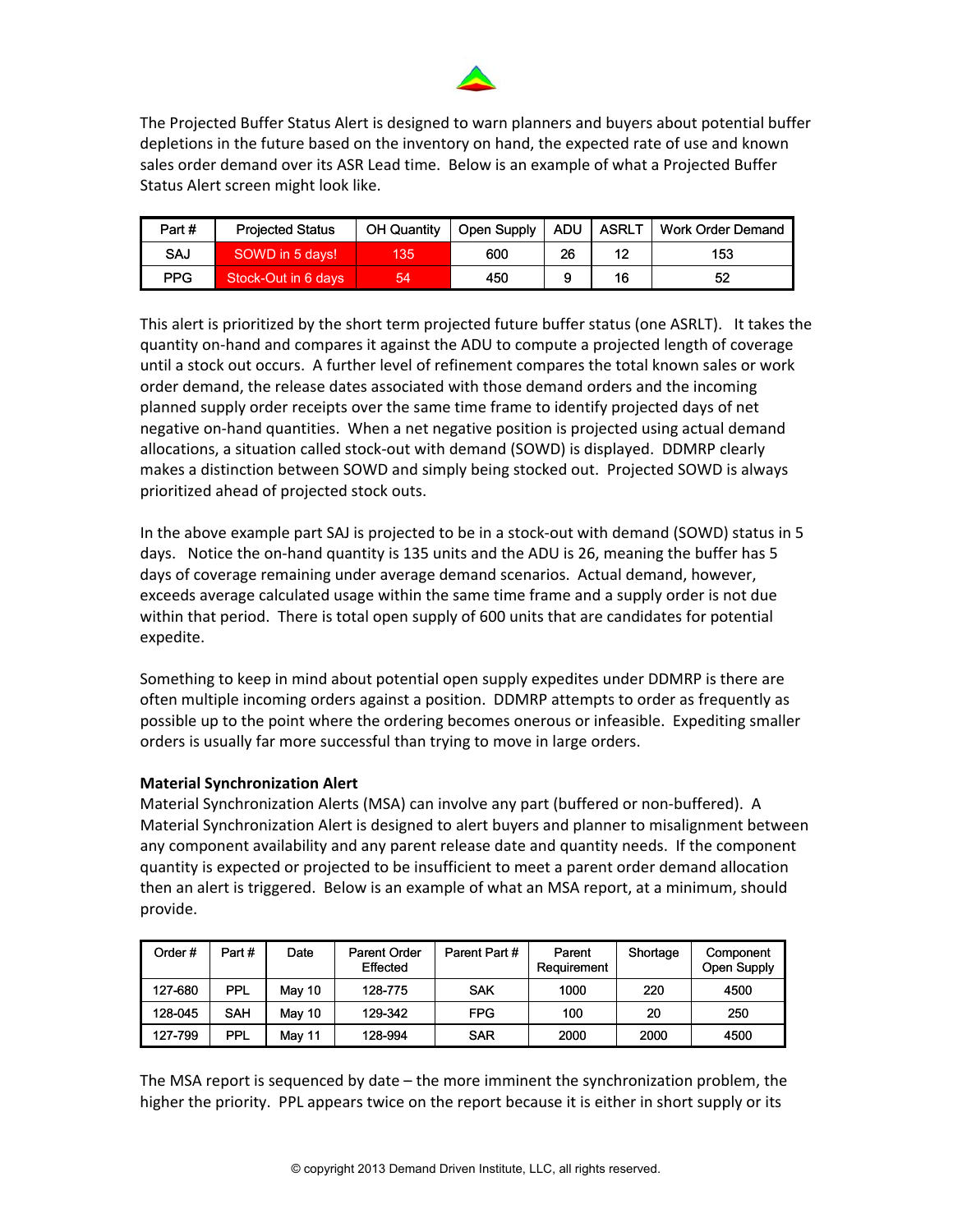

open supply has been delayed. It is a common component to at least two sub‐assemblies (SAK and SAR). The most immediate priority is PPL's impact on work order #128‐775. The work order requires a total of 1000 PPLs but there will be only 780 available. The next day work #128‐994 requires 2000 PPLs and there will be none available. There is, however, a total of 4500 units of PPL in open supply that the buyer can choose from to attempt to expedite.

This alert allows the buyers and planners advanced warning of material/component constraints across product structures and orders. The better the visibility to these warnings the more options are at their disposal to deal with the potential conflicts. The various alerts have connections between each other. For example if PPL was a buffered item it would also appear on the Projected Buffer Status Alert as SOWD on May 10.

#### **Lead Time Alert**

In DDMRP the Lead Time Alert is used exclusively with strategic non‐buffered parts called Lead Time Managed (LTM) parts. These are parts that are not demanded in sufficient quantity to be strategically stocked (including Engineered to Order items) but when required tend to be critical to the success of the overall project or assembly. The lead time alert is designed to provide a radar screen for planner and buyers of the impending due dates of these parts. This radar screen is a timed and structured status update to identify potential problems sooner and establish a documented order history trail.



The above graphic demonstrates the notion of a LTM part. Part PPO has been declared LTM. It has a 54 day lead time. The last third of its lead time is the lead time alert zone (18 days) and is divided into three equal portions of 6 days. Each of these portions is represented by a different color designation. Green is the farthest away from the due date. 18 days from being due the part enters the green zone of the lead time alert zone. It remains in the green zone for 6 days until day 12 when it passes to the yellow zone. Every time a LTM part enters a new color zone a Lead Time Alert is issued to the planner or buyer responsible for the part. The planner or buyer is expected to follow up on the part and input a note regarding its status. Below is an example of a Lead Time Alert report.

| Order#  | Part#      | Due Date      | Days Left | Current? |
|---------|------------|---------------|-----------|----------|
| 229-681 | <b>PPO</b> | <b>May 10</b> |           | Yes      |
| 347-055 | <b>PPY</b> | <b>May 28</b> | 20        | No       |
| 427-700 | <b>PPZ</b> | <b>May 30</b> | 22        | No       |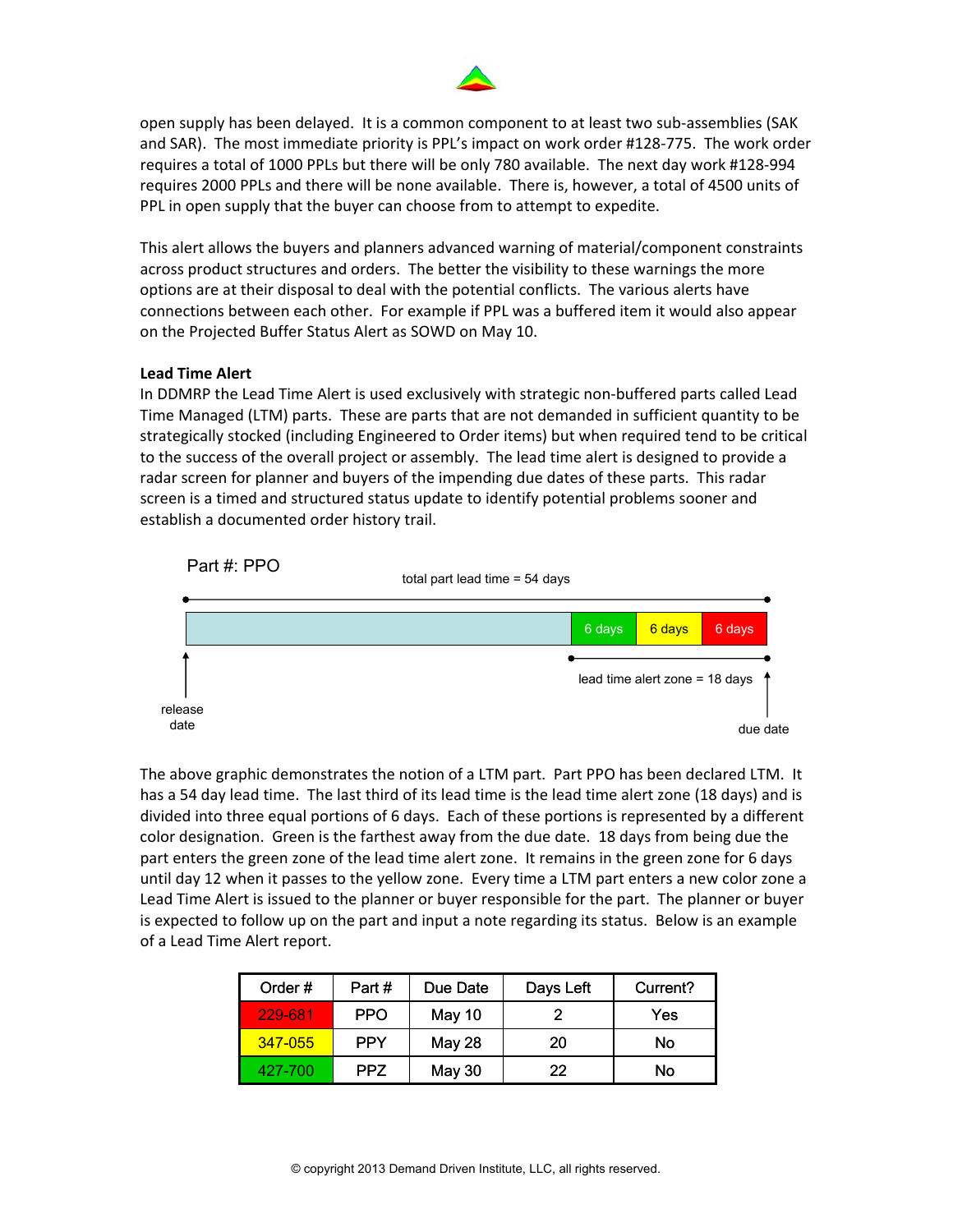

The report will list the order numbers under a buyer or planner's control that are within their respective lead time alert zones. Order # 229‐681 is in the red zone. It is not late; its due date is simply imminent. The column "Current?" is meant to distinguish parts whose status has been updated inside the current color zone. Neither 347‐055 nor 427‐700 have had a status note placed against the zones they are currently in.

The existence of these alerts directly deals with an inherent problem with MRP. MRP is often described as a binary system. A part is either "OK" or "not OK". In other words, you either have a recommendation for action or you don't. To make matters worse, traditional MRP commonly gives conflicting action messages for the same part. Moreover MRP makes no relative priority differentiation between parts. Every day planners and buyers are drowning in action flags and messages that are both inconsistent and/or irrelevant. Planners know *some* of the flags are important and still some matter *more* than others. Getting clarity on relative priority for managing open supply in conventional MRP is often a time consuming task and usually involves spreadsheets, a lot of intuition and experience and even a little luck. The execution tools inherent in DDMRP directly address these current MRP shortfalls.

#### **Summary**

DDMRP fundamentally changes the notion of a conventional MPS. The DDMRP method provides inherently more accurate demand signals It creates an environment where the material and capacity assumptions in the plan are fundamentally more sound and the execution facilities and visibility to protect the plan against disruption.

Medium and longer range capacity and material availability concerns will be addressed in our next paper discussing the interaction between DDMRP and S&OP.

#### **Become a Certified Demand Driven Planner (CDDP)**

The Certified Demand Driven Planner™ Program was created by a global partnership between the International Supply Chain Education Alliance (ISCEA) and the Demand Driven Institute (DDI). Internationally accredited by the IISB, the purpose of the CDDP™ Program is to educate operations and supply chain personnel on the methods and applications of Demand Driven Material Requirements Planning (DDMRP).

CDDP™ sessions are held at various locations around the world.

**NEW Online CDDP Program!,** Did you know there is a new online version of the CDDP™ Program? **The next online session starts September 25th.**

#### **[Registration,](http://demanddriveninstitute.com/cddp_program.html) Course Content and Class Schedules Available Here**

#### **Upcoming Book that Incorporates DDMRP Principles**

In the Fall of 2013 look for the newest Demand Driven book called *Demand Driven Performance – Using Smart Metrics* by Debra Smith and Chad Smith.

*Demand Driven Performance* details why the outdated forms of measurement are inappropriate for our current circumstances and reveals





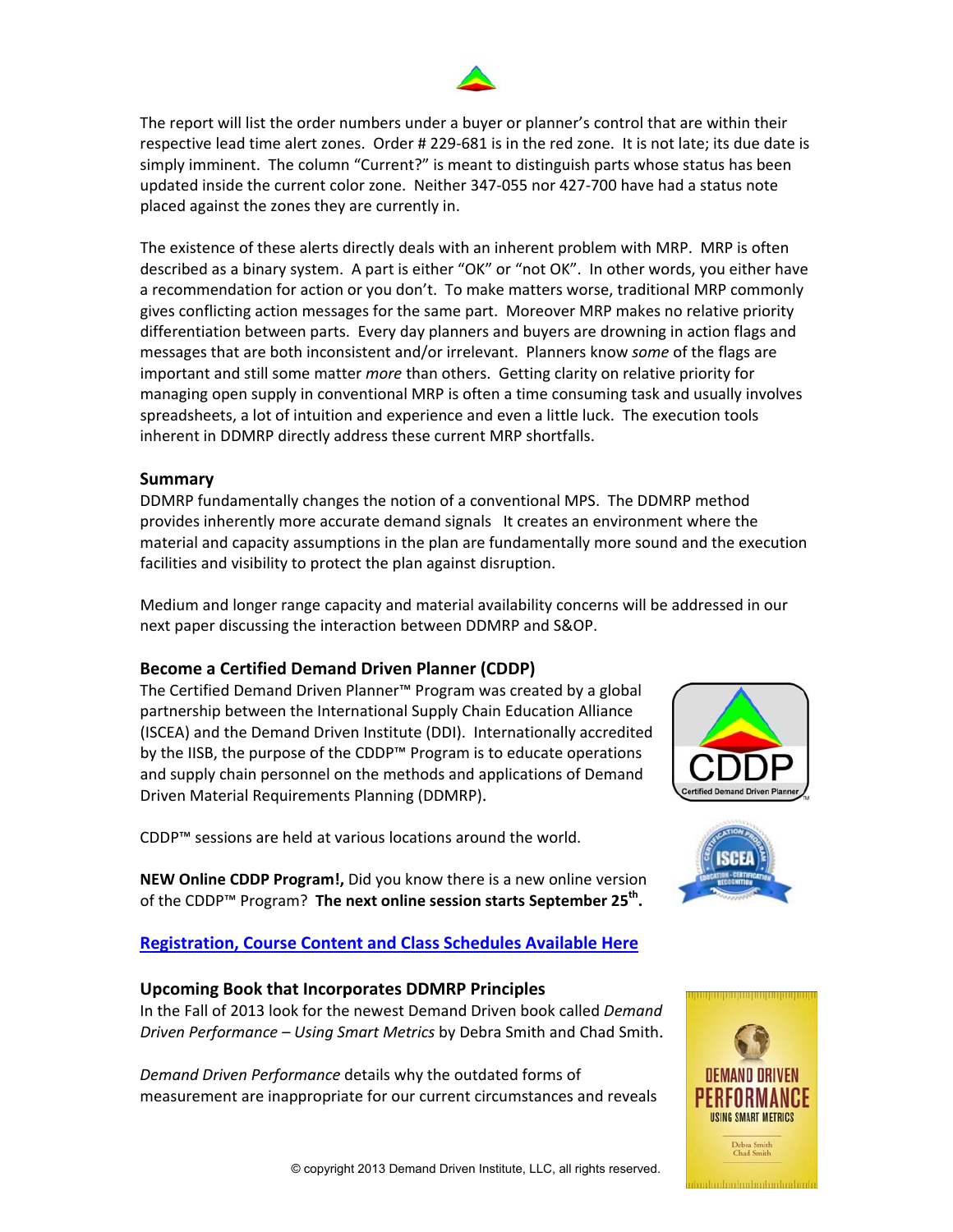

an elegant set of global and local metrics to fit today's demand driven world. The book shows how to minimize the organizational and supply chain conflicts that impede flow, and eventually, corporate success.

Available for pre‐order at Amazon!